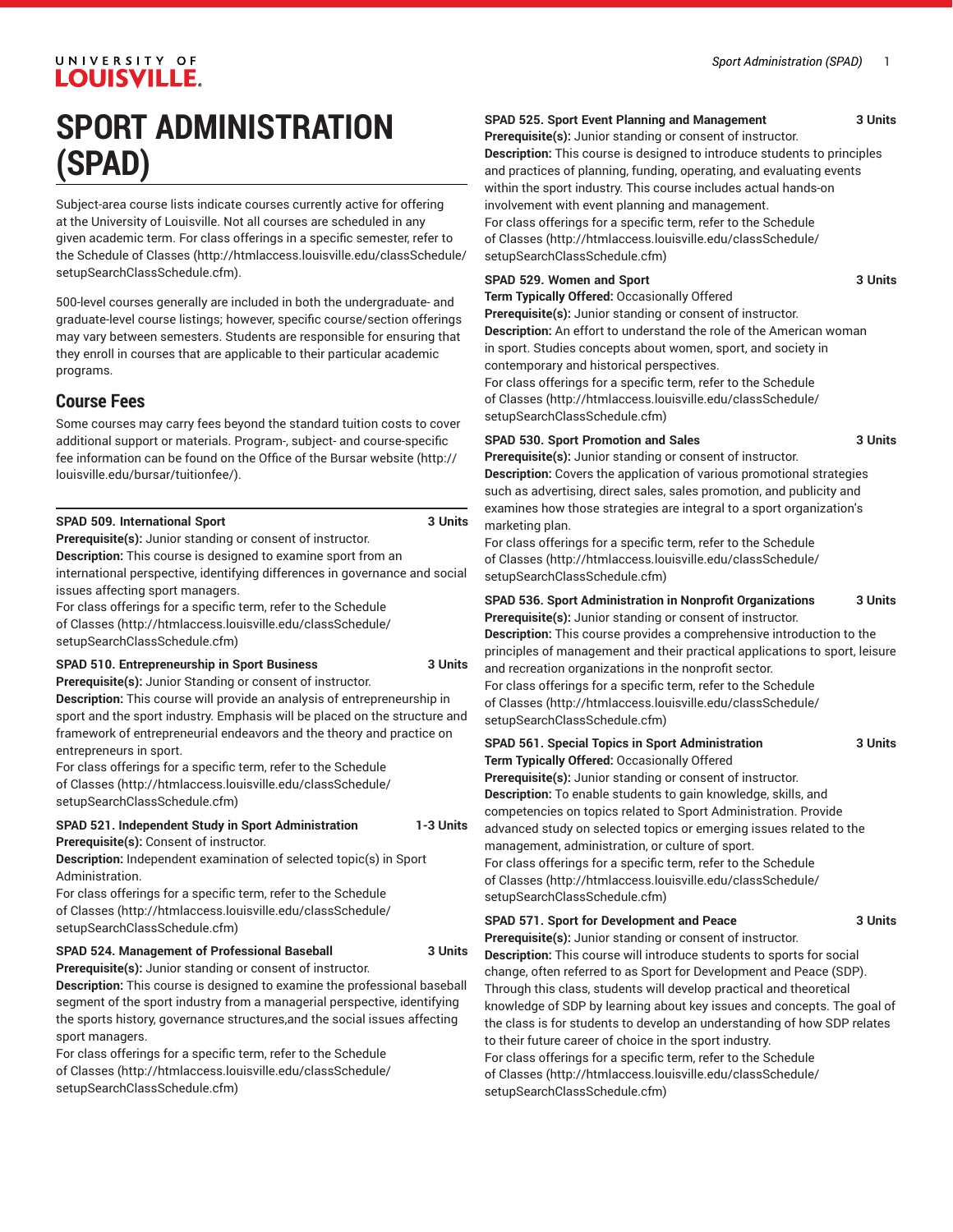## UNIVERSITY OF **LOUISVILLE.**

#### **SPAD 604. Sport Finance and Economics 3 Units**

**Description:** Examine advanced financial and economic concepts necessary for financial literacy in the sport business industry. Special emphasis placed on reading and analyzing financial statements, incorporating the time value of money into the financial decision-making process, and critically assessing economic impact analyses. For class offerings for a specific term, refer to the [Schedule](http://htmlaccess.louisville.edu/classSchedule/setupSearchClassSchedule.cfm) [of Classes \(http://htmlaccess.louisville.edu/classSchedule/](http://htmlaccess.louisville.edu/classSchedule/setupSearchClassSchedule.cfm) [setupSearchClassSchedule.cfm\)](http://htmlaccess.louisville.edu/classSchedule/setupSearchClassSchedule.cfm)

#### **SPAD 605. Sports Facility Management 3 Units**

**Description:** Investigates the design and development of various athletic facilities in diverse settings. Examines corporate, community, and commercial facilities for strengths and weaknesses in design and management procedures.

For class offerings for a specific term, refer to the [Schedule](http://htmlaccess.louisville.edu/classSchedule/setupSearchClassSchedule.cfm) [of Classes \(http://htmlaccess.louisville.edu/classSchedule/](http://htmlaccess.louisville.edu/classSchedule/setupSearchClassSchedule.cfm) [setupSearchClassSchedule.cfm\)](http://htmlaccess.louisville.edu/classSchedule/setupSearchClassSchedule.cfm)

#### **SPAD 625. Sport Management and Leadership 3 Units**

**Prerequisite(s):** Admission to MS program or consent of instructor.

**Description:** This course is an overview of the nature and scope of the sport industry.This course will expand the students' understanding of management theories and their application to sport administration. For class offerings for a specific term, refer to the [Schedule](http://htmlaccess.louisville.edu/classSchedule/setupSearchClassSchedule.cfm) [of Classes \(http://htmlaccess.louisville.edu/classSchedule/](http://htmlaccess.louisville.edu/classSchedule/setupSearchClassSchedule.cfm) [setupSearchClassSchedule.cfm\)](http://htmlaccess.louisville.edu/classSchedule/setupSearchClassSchedule.cfm)

#### **SPAD 635. Research in Sport Administration 3 Units**

**Description:** A critical analysis of current research and literature in Sport Administration and the sport business industry for practical application. Students will identify a research question; develop a review of literature; develop a research design; and identify possible implications and applications.

For class offerings for a specific term, refer to the [Schedule](http://htmlaccess.louisville.edu/classSchedule/setupSearchClassSchedule.cfm) [of Classes \(http://htmlaccess.louisville.edu/classSchedule/](http://htmlaccess.louisville.edu/classSchedule/setupSearchClassSchedule.cfm) [setupSearchClassSchedule.cfm\)](http://htmlaccess.louisville.edu/classSchedule/setupSearchClassSchedule.cfm)

#### **SPAD 637. Sport Analytics 3 Units**

**Description:** An in-depth analysis of how analytical methods can be applied in the sport industry.

For class offerings for a specific term, refer to the [Schedule](http://htmlaccess.louisville.edu/classSchedule/setupSearchClassSchedule.cfm) [of Classes \(http://htmlaccess.louisville.edu/classSchedule/](http://htmlaccess.louisville.edu/classSchedule/setupSearchClassSchedule.cfm) [setupSearchClassSchedule.cfm\)](http://htmlaccess.louisville.edu/classSchedule/setupSearchClassSchedule.cfm)

#### **SPAD 645. Sport Communication Theory and Practice 3 Units Term Typically Offered:** Spring Only

**Description:** The purpose of this course is three-fold: 1) to explore sport communication theories and how they relate to current issues and topics within the sport communication realm, particularly as they address mass media communication and the larger sport environment; 2) to gain a firm understanding of how the media theory is applied to peer-reviewed research in the realm of sport communication; and 3) to examine more practical concepts, activities, and behaviors related to sport communication and apply them to professional and collegiate sports.

For class offerings for a specific term, refer to the [Schedule](http://htmlaccess.louisville.edu/classSchedule/setupSearchClassSchedule.cfm) [of Classes \(http://htmlaccess.louisville.edu/classSchedule/](http://htmlaccess.louisville.edu/classSchedule/setupSearchClassSchedule.cfm) [setupSearchClassSchedule.cfm\)](http://htmlaccess.louisville.edu/classSchedule/setupSearchClassSchedule.cfm)

#### **SPAD 653. Sport and Film 3 Units**

**Term Typically Offered:** Occasionally Offered

**Description:** An examination and critical analysis of sport in film. This course uses popular sport films to investigate the role of sport in our culture, encourage critical thinking, and appreciate issues of diversity. For class offerings for a specific term, refer to the [Schedule](http://htmlaccess.louisville.edu/classSchedule/setupSearchClassSchedule.cfm) [of Classes](http://htmlaccess.louisville.edu/classSchedule/setupSearchClassSchedule.cfm) ([http://htmlaccess.louisville.edu/classSchedule/](http://htmlaccess.louisville.edu/classSchedule/setupSearchClassSchedule.cfm) [setupSearchClassSchedule.cfm\)](http://htmlaccess.louisville.edu/classSchedule/setupSearchClassSchedule.cfm)

#### **SPAD 661. Special Topics in Sport Administration 3 Units Term Typically Offered:** Occasionally Offered

**Description:** To enable students to gain knowledge, skills, and competencies on topics related to Sport Administration. Provides advanced study on selected topics or emerging issues related to the management, administration, or culture of sport.

For class offerings for a specific term, refer to the [Schedule](http://htmlaccess.louisville.edu/classSchedule/setupSearchClassSchedule.cfm) [of Classes](http://htmlaccess.louisville.edu/classSchedule/setupSearchClassSchedule.cfm) ([http://htmlaccess.louisville.edu/classSchedule/](http://htmlaccess.louisville.edu/classSchedule/setupSearchClassSchedule.cfm) [setupSearchClassSchedule.cfm\)](http://htmlaccess.louisville.edu/classSchedule/setupSearchClassSchedule.cfm)

#### **SPAD 680. Athletics and Higher Education 3 Units**

**Description:** Examination of the historical development of athletics within American institutions of higher learning with an emphasis upon concept and ideas that underlie the developments and the major problems affecting contemporary intercollegiate athletics.

For class offerings for a specific term, refer to the [Schedule](http://htmlaccess.louisville.edu/classSchedule/setupSearchClassSchedule.cfm) [of Classes](http://htmlaccess.louisville.edu/classSchedule/setupSearchClassSchedule.cfm) ([http://htmlaccess.louisville.edu/classSchedule/](http://htmlaccess.louisville.edu/classSchedule/setupSearchClassSchedule.cfm) [setupSearchClassSchedule.cfm\)](http://htmlaccess.louisville.edu/classSchedule/setupSearchClassSchedule.cfm)

#### **SPAD 683. Strategic Sport Marketing 3 Units**

**Description:** This course focuses on marketing and sponsorship concepts across a range of sport contexts. A special emphasis is placed on developing effective marketing strategies in the modern sport industry. For class offerings for a specific term, refer to the [Schedule](http://htmlaccess.louisville.edu/classSchedule/setupSearchClassSchedule.cfm) [of Classes](http://htmlaccess.louisville.edu/classSchedule/setupSearchClassSchedule.cfm) ([http://htmlaccess.louisville.edu/classSchedule/](http://htmlaccess.louisville.edu/classSchedule/setupSearchClassSchedule.cfm) [setupSearchClassSchedule.cfm\)](http://htmlaccess.louisville.edu/classSchedule/setupSearchClassSchedule.cfm)

#### **SPAD 684. Sport Policy 3 Units**

**Description:** Trends and issues of importance to the practitioner in sport administration.

For class offerings for a specific term, refer to the [Schedule](http://htmlaccess.louisville.edu/classSchedule/setupSearchClassSchedule.cfm) [of Classes](http://htmlaccess.louisville.edu/classSchedule/setupSearchClassSchedule.cfm) ([http://htmlaccess.louisville.edu/classSchedule/](http://htmlaccess.louisville.edu/classSchedule/setupSearchClassSchedule.cfm) [setupSearchClassSchedule.cfm\)](http://htmlaccess.louisville.edu/classSchedule/setupSearchClassSchedule.cfm)

#### **SPAD 685. Case Studies in Sport Administration 3 Units**

**Prerequisite(s):** SPAD 618, SPAD 625, and SPAD 683. **Description:** Applications of critical analysis and decision making models to sport industry settings; focus on management and social issues. For class offerings for a specific term, refer to the [Schedule](http://htmlaccess.louisville.edu/classSchedule/setupSearchClassSchedule.cfm) [of Classes](http://htmlaccess.louisville.edu/classSchedule/setupSearchClassSchedule.cfm) ([http://htmlaccess.louisville.edu/classSchedule/](http://htmlaccess.louisville.edu/classSchedule/setupSearchClassSchedule.cfm) [setupSearchClassSchedule.cfm\)](http://htmlaccess.louisville.edu/classSchedule/setupSearchClassSchedule.cfm)

#### **SPAD 689. Legal Aspects in the Sport Industry 3 Units**

**Description:** Examines legal issues involving athletes, administrators, athletic trainers, coaches, equipment manufacturers, officials, operators of sport facilities, physicians, and the spectator.

For class offerings for a specific term, refer to the [Schedule](http://htmlaccess.louisville.edu/classSchedule/setupSearchClassSchedule.cfm) [of Classes](http://htmlaccess.louisville.edu/classSchedule/setupSearchClassSchedule.cfm) ([http://htmlaccess.louisville.edu/classSchedule/](http://htmlaccess.louisville.edu/classSchedule/setupSearchClassSchedule.cfm) [setupSearchClassSchedule.cfm\)](http://htmlaccess.louisville.edu/classSchedule/setupSearchClassSchedule.cfm)